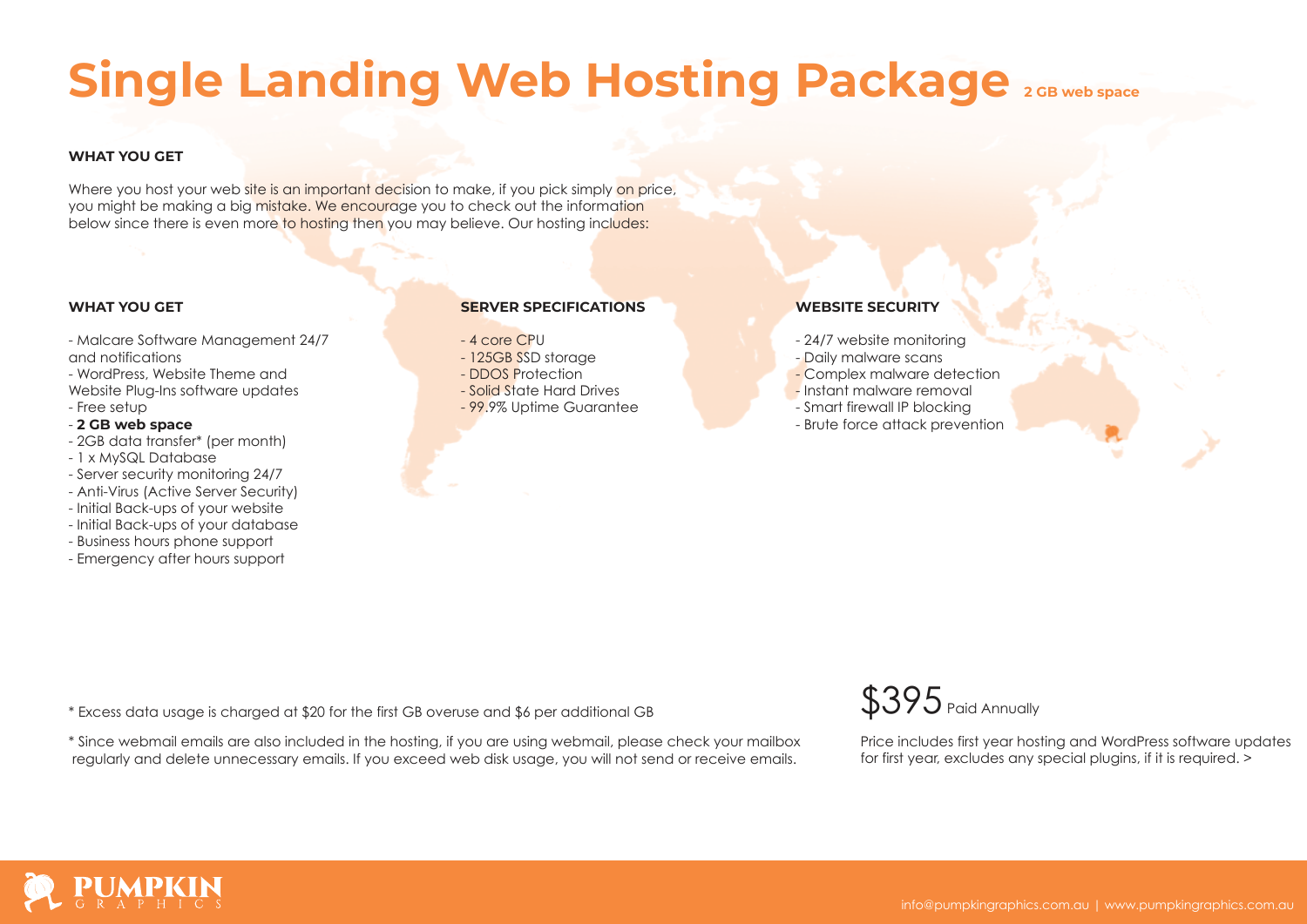# **WordPress Theme & Plug-In Updates**

Pumpkin Graphics develops websites using the Content Management System (CMS) platform WordPress. It is important WordPress and also the associated plug-ins are maintained to make your website much less vulnerable to hacking. The updates will ensure your website continues to run and takes advantage of all the latest technology.

### **WHAT YOU GET**

-WordPress Software Upgrades (Minimum 2 each year) -WordPress Theme Updates -Plug-In Updates

### **BENEFITS**

- You will always be using the latest technology

- Your website is less vulnerable to hacking
- Your website will run better

**Maintaining WordPress website up-to-date is no longer optional it is now compulsory.**

More detail about WordPress updates is given in the coming pages, please read.

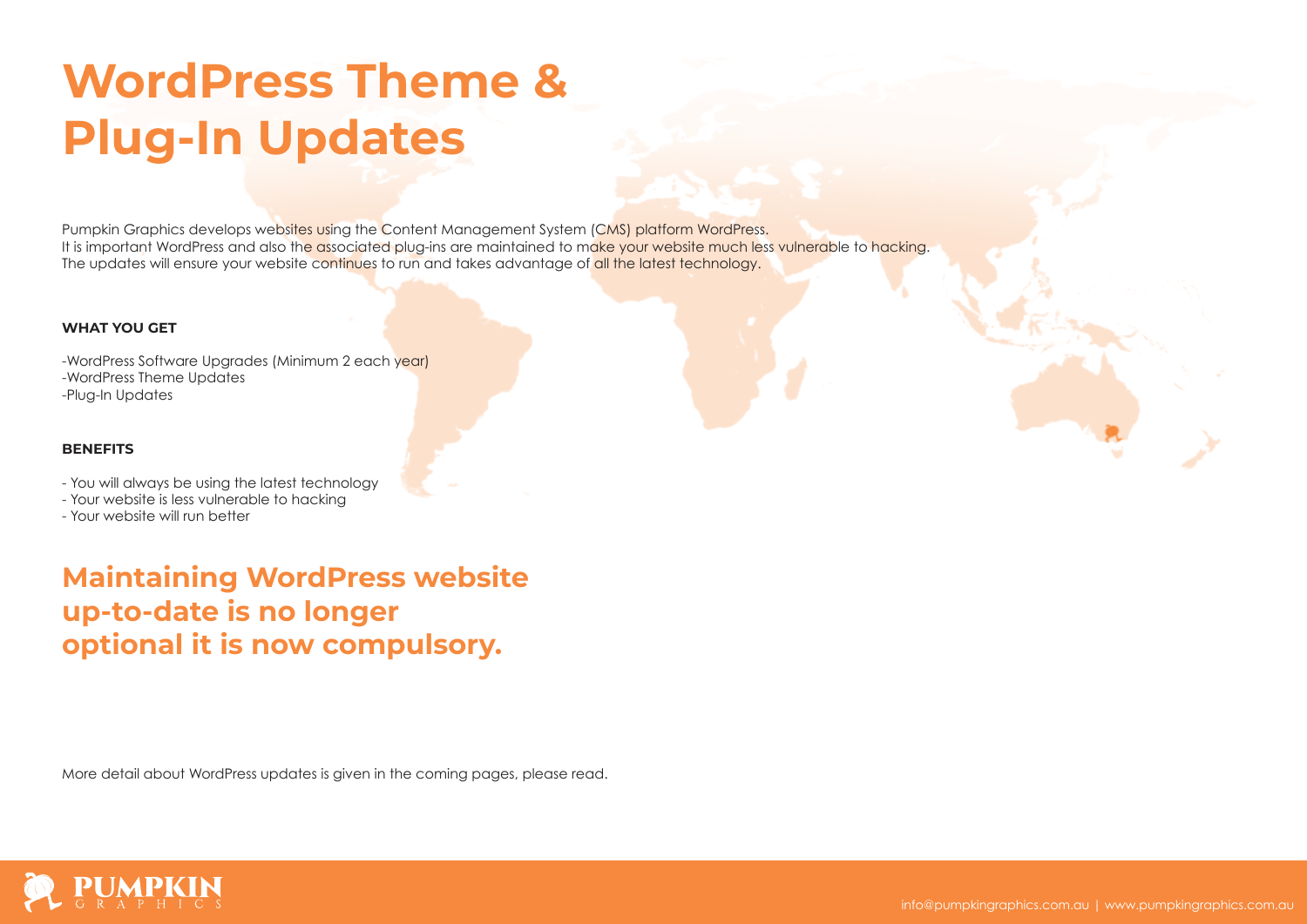# **Benefits of maintaining your WordPress website up-to-date**

We understand that there are a lot of details regarding websites, this is because we took the time to put this document together just to be sure. The website works 24/7 efficiently and successfully.

### **WORDPRESS SOFTWARE UPDATES**

Currently WordPress launches typically 3 to 5 updates a year, in order to make sure your site is secure, without virus and functioning to its optimum efficiency. These versions are not instantly updated; they require to be by hand triggered. Pumpkin Graphics will certainly make sure your site is updated all the time.

### **PLUG-IN UPDATES**

Typically each website we develop has at least 7 plug-ins. Plugins are normally produced by 3rd parties much like applications are created for use on an iPhone of Android phone. Plug-ins likewise need to be updated similar to the WordPress software application. The kind of plug-ins we use on every website we develop are:

- Astra Pro (This plugin is an add-on for the Astra WordPress Theme. It offers premium features & functionalities that enhance your theming experience at next level.)
- WP Rocket (The best WordPress performance plugin.)
- MalCare Pro (Complete protection for your WordPress site.)
- Yoast SEO plugin (used for manually regulating search engine optimization info on each web page).
- WP Forms (used for online inquiry forms).
- Really Simple SSL (Lightweight plugin without any setup to make your site SSL proof)
- Beaver Builder Plugin (Pro Version) (makes editing your site so very easy, without any technical knowledge)

#### **WORDPRESS THEME**

WordPress websites develop on a WordPress theme. WordPress theme will certainly need to be upgraded in order to match and operate the progress in WordPress. This requires advanced expertise and must be carried out by a person with website development experience.

### **UPDATING PLUG-INS & WORDPRESS YOURSELF**

If you ask for management access to your site after that you will certainly obtain accessibility to every area. This will certainly permit you to update your website yourself, but please be careful. Updating your website without the appropriate knowledge as well as testing can fail, if you require our help to fix any type of update problems Pumpkin Graphics will certainly bill you \$80 per hr to fix your site.

Please note your CMS training does not cover just how to update your WordPress and Plug-Ins this is a totally various ability, which requires different expertise.

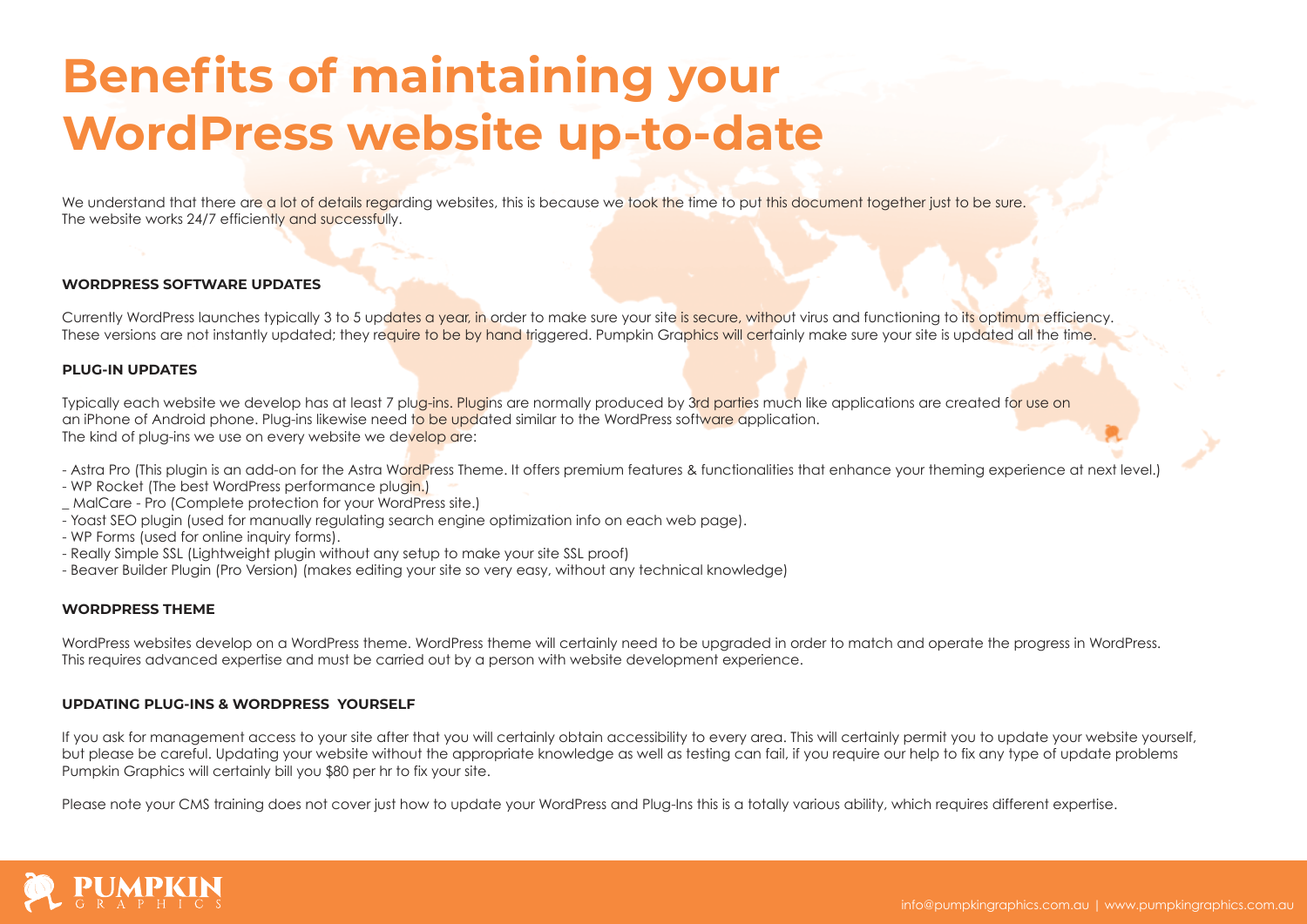# **WORDPRESS SECURITY**

WordPress is the most significant web site system on the internet unfortunately this likewise makes it a big target for hackers. This implies it is extremely crucial your WordPress and plug-ins are kept up-to-date.

### **How does running old plug-ins impact WordPress users?**

Obsolete plug-ins may not be compatible with new versions of WordPress, leaving your website damaged after an update to the WordPress. When this takes place, we are forced to deactivate the plugin and also your website might be left with an invalid in your functionality unless we can locate an equivalent device. The more immediate problem available is protection. Obsolete plugins are a lot more vulnerable to safety and security attacks, sometimes also without the website's owner's knowledge. This is why we make WordPress as well as plug-in updates to your hosting a compulsory thing.

### **Why is this so important?**

If your WordPress website is not kept up-to-date there is a really real threat it will be hacked.

Statistics show us WordPress web sites, which have not been updated for more than a year, are more likely to be hacked than web sites which are up-to-date.

By paying to keep your website software application updated it is like having an insurance policy. If your website is hacked it might cost you thousands to have the issue sorted.

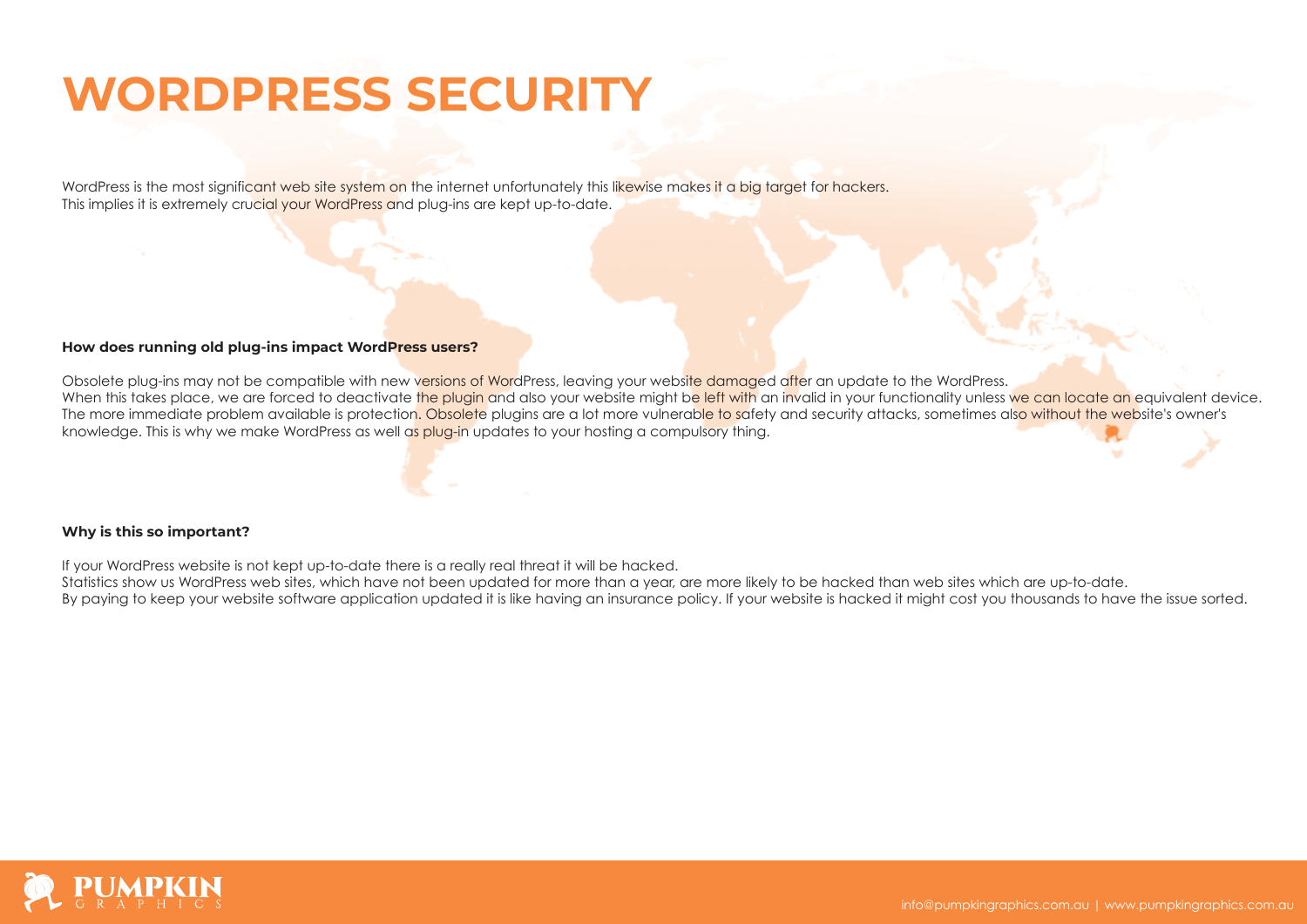# **WordPress Updating Process**

To be transparent, We will explain step by step how we update your website.

### **1-BACK-UP YOUR WEBSITE**

We download your entire website from our hosting service and back it up on our local hosting web server. We are backing up website, simply in case the upgrade has test issues and we can revert to the most up to date version if needed.

### **2-APPLY UPDATES TO YOUR WEBSITE**

A copy of your website is uploaded to our local hosting web server so we can apply updates to WordPress theme, software and plugins, in a controlled environment.

### **3-TEST YOUR WEBSITE**

When the updates have been completed we test your website functionality, pages, online forms.

### **4-UPLOAD WEBSITE TO HOSTING SERVER**

When testing is done and updates have been successful we will upload your website back to our hosting server to replace the existing Wordpress website.

### **5-MONITOR FOR BRAND-NEW UPDATES**

Your website is upgraded and a lot more safer then before. We will certainly monitoring your WordPress website and plug-in updates to ensure your website is always going to extremely challenging for hackers to hack.